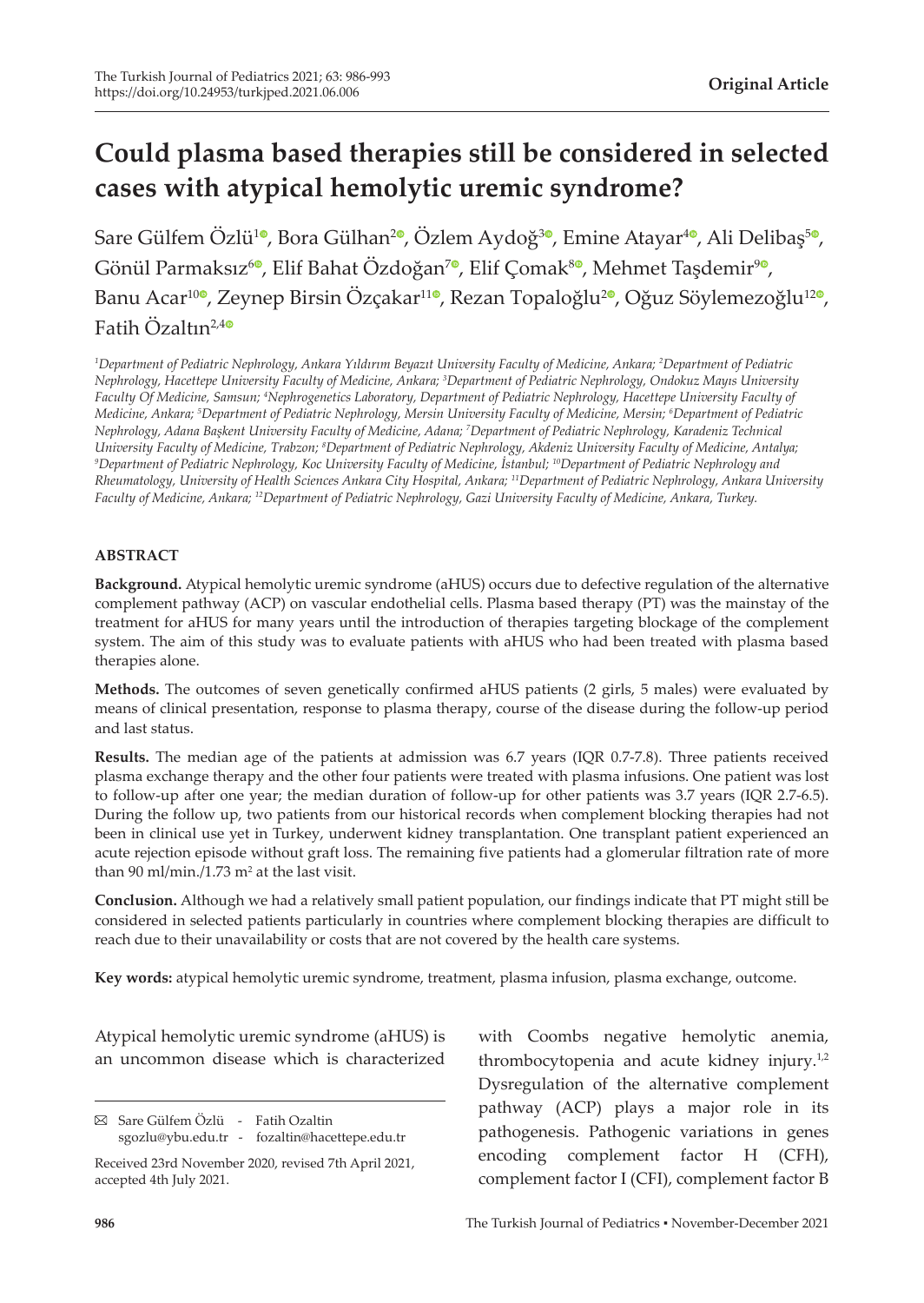(CFB), complement 3 (C3), membrane cofactor protein (MCP) and complement factor H related (CFHR) proteins1-5 as well as diacyl-glycerol kinase-ε (DGKE), thrombomodulin (THBD), plasminogen, and autoantibodies against CFH are identified in approximately 60-70% of the patients.2-5

Plasma based therapy (PT) was the mainstay of the treatment for many years. This therapy provides normal complement proteins through plasma infusion (PI) or removes mutant proteins or autoantibodies through plasma exchange (PE). The efficacy of PT is mainly based on expert consensus, anecdotal reports or retrospective studies.<sup>3,6,7</sup> Although eculizumab, a monoclonal antibody for terminal complement inhibition, has been suggested as a first line therapy for the management of aHUS in recent years, the main limitations of eculizumab are its cost and unavailability in some countries. Therefore, studies are needed to offer alternative approaches. One of them would be PT and therefore place and efficacy of this approach in aHUS patients at the acute stage of the disease should be revisited especially in countries where resources are limited and access to eculizumab is difficult.3,7

In the present study, we aimed to evaluate clinical features, response to treatment and outcome of patients with aHUS associated with genetic abnormalities who had been treated with PT alone.

## **Material and Methods**

## *Patients*

In November 2013, the Turkish aHUS registry was established with the participation of 26 pediatric nephrology centers in Turkey to collect information on the demographic, clinical, laboratory and genetic features of pediatric aHUS patients. Management strategies, prognosis and drug safety were also recorded. The registry included a prospective collection of pediatric aHUS patients (i.e. those who are less than 18 years at the time of disease onset) and was updated every 3 months in terms of treatment, complications and outcome.<sup>8</sup>

Diagnosis of aHUS was based on Coombs negative microangiopathic hemolytic anemia, thrombocytopenia and acute renal failure. Hemolytic anemia was defined as a level of hemoglobin (Hb) less than 10 g/dl and a presence of schistocytes on peripheral smear. Thrombocytopenia was defined as a platelet count of less than 150,000/mm<sup>3</sup> . Patients who have Shiga toxin producing E. coli (STEC) infection or other specific infectious diseases and patients with co-existing diseases or drug-related HUS were excluded from the registry. ADAMTS13 activity was screened in all patients and 10% and above activity was considered to be normal. Serum creatinine was measured using the Jaffe method and estimated glomerular filtration rate (eGFR) was calculated using the new Schwartz formula.<sup>9</sup> Proteinuria was defined as ≥ 1+ by urine dipstick test and/or a spot urine protein/creatinine ratio ≥ 0.5 mg/mg in children aged 6-24 months and ≥ 0.2 mg/mg in children older than 24 months of age.<sup>10</sup> Oliguria was defined as urine output <0.5 ml/kg/h or < 500 ml/day/1.73m<sup>2</sup> after immediate neonatal period. Chronic kidney disease (CKD) was defined and staged according to the guidelines of KDOQI (Kidney Disease Outcomes Quality Initiative.).<sup>11</sup>

Renal remission was defined as having an eGFR  $>90$  ml/min./1.73m<sup>2</sup>. Hematological remission was defined as having a hemoglobin level of more than 10 g/dl without hemolysis, a platelet count of more than 150,000/mm<sup>3</sup>, and a normal lactate dehydrogenase level (<450 U/L). Complete remission was defined as having both hematological and renal remission. Renal failure with complete hematological recovery was considered as partial remission. The presence of proteinuria and/or hypertension and/or eGFR ≤89 ml/min./1.73m<sup>2</sup> for more than a duration of 3 months was defined as renal sequelae.

## *Genetic analysis*

For those patients and/or parents who gave informed consent for genetic screening,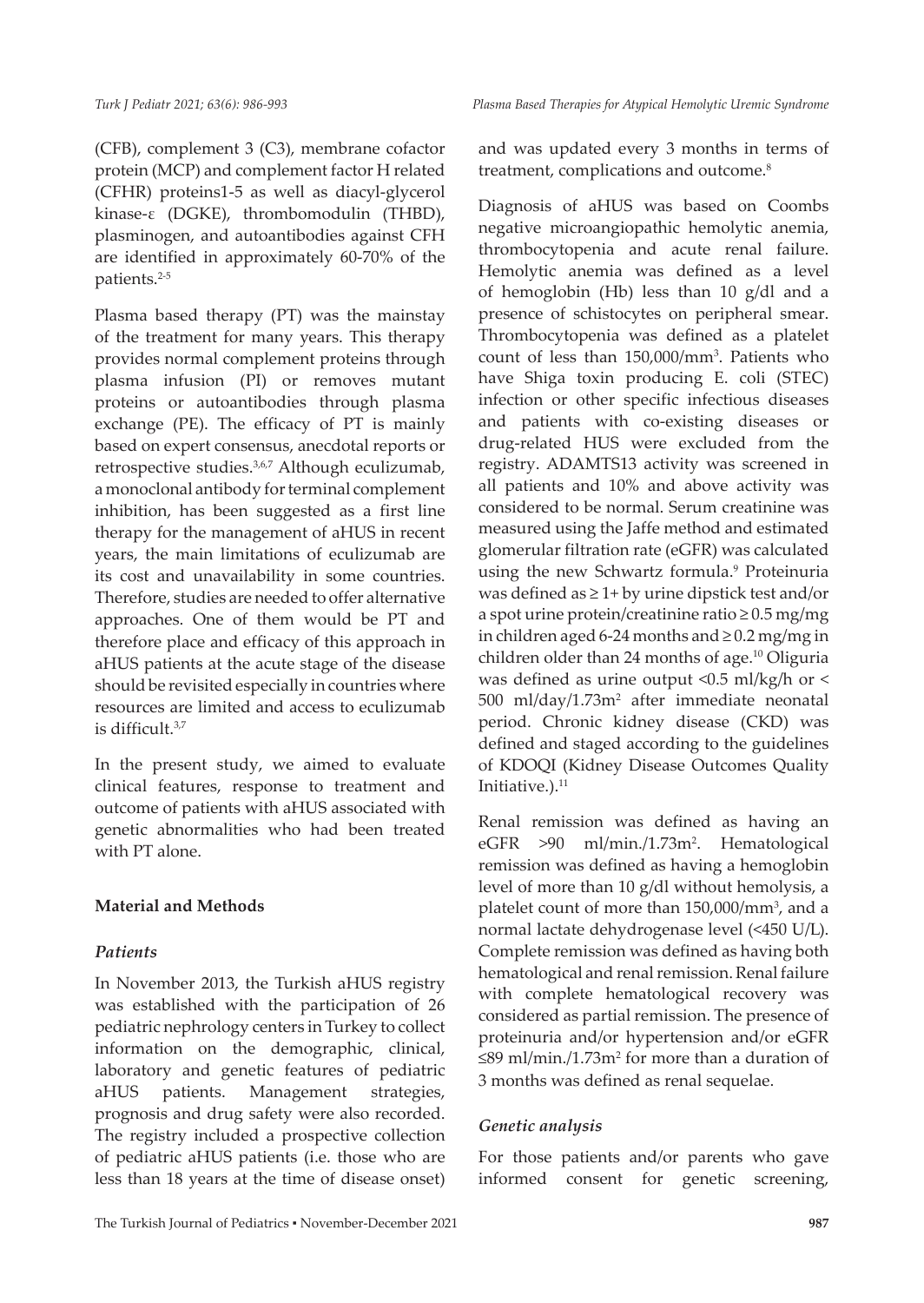mutational analyses via Sanger sequencing for *CFH, CFI, MCP, CFB, C3, DGKE* and *CHFR5* were carried out at the Nephrogenetics Laboratory of Hacettepe University. *CFHR1-3* deletion was evaluated via multiplex ligation-dependent probe amplification (MLPA) analysis.

Anti-complement factor H autoantibody was searched using the CFH IgG ELISA Kit (AbnovaTM), according to the manufacturer's recommendations (detection limit 0.6 AU/mL).

The Institutional Ethics Committee of Hacettepe University approved the study on May 2011 (FON10/03-22). Written informed consent was obtained from the parents of each patient.

## *Statistical analysis*

Data were analyzed by using SPSS v.21 (SPSS Inc. Chicago, II, USA). Demographics and clinical data were evaluated with descriptive statistical analysis methods. The mean, median, standard deviation and interquartile range (IQR) were calculated for the numeric variables.

## **Results**

## *Patient characteristics*

Seven patients (5 males, 2 females) with a defined underlying genetic abnormality were included in the study (Table I). Five patients had variations in complement regulatory genes [*CFB* (n=2), *CFH* (n=1), *CD46* (MCP) (n=1), *C3* (n=1)], one patient had a *DGKE* variation and one patient had anti-CFH antibody associated with a homozygous *CFHR1-3* deletion. The median age was 6.7 years (IQR 0.7-7.8). Except for patients #2, #5 and #6, the remaining were diagnosed before the availability of eculizumab in Turkey. None of the patients had a family history of aHUS. Three had parental consanguinity. Diarrhea was not present before the onset of the symptoms. At the time of diagnosis, eGFR was less than 90 ml/min./1.73m<sup>2</sup> in all patients. Two patients with *CFB* variation and one with *MCP* variation had a normal urine output. Patient #7 (with anti-*CFH* antibody/*CFHR1-3* deletion)

had neurological involvement characterized by seizures during follow-up.

All patients had hypocomplementemia and all but patient #2 (with *CFB* variation) had varying degrees of proteinuria and hypertension at admission. Demographic variables, clinical and laboratory features, genetic results are summarized in Table I.

## *Treatment*

PE or PI was started on the day of diagnosis in all patients (Table I). Patient #2 was diagnosed after eculizumab approval in Turkey; he was given eculizumab at the time of diagnosis but due to severe anaphylaxis the treatment had to be continued with PE. Overall, patients #2 (with *CFB* variation), patient #3 (with *CFH* variation) and patient #4 (with *MCP* variation) underwent PE with each session of 40-60 ml/ kg plasma and four patients received PIs (10-20 ml/kg/day); two received 7 and two received 8 infusions. Peritoneal dialysis (PD) was started in patient #6 (with *DGKE* variation) and patient #7 (with CFH antibody/*CFHR1-3* deletion) and hemodialysis was started in patient #3 (with *CFH* variation). Antihypertensive drugs were administered to all patients (Table I).

## *Outcome*

Patient #5 (with *C3* variation) was lost to followup after one year however at the time of the last visit, she had an eGFR of 158 ml/min./1.73m<sup>2</sup>. Median follow up duration of the other six patients was 3.7 years (IQR 2.72-6.47). All patients were in hematological remission at the time of discharge. Patient #3 (with *CFH* variation) was discharged with hemodialysis and patient #7 (with anti-CFH antibody/*CFHR1-3* deletion) was followed up on PD. Patient #3 underwent kidney transplantation from a cadaveric donor two years after diagnosis. On the fifth year of kidney transplantation, she suffered from antibody mediated rejection due to incompliance to immunosuppressive medications. She was treated with plasmapheresis and intravenous immune globulin to treat this rejection episode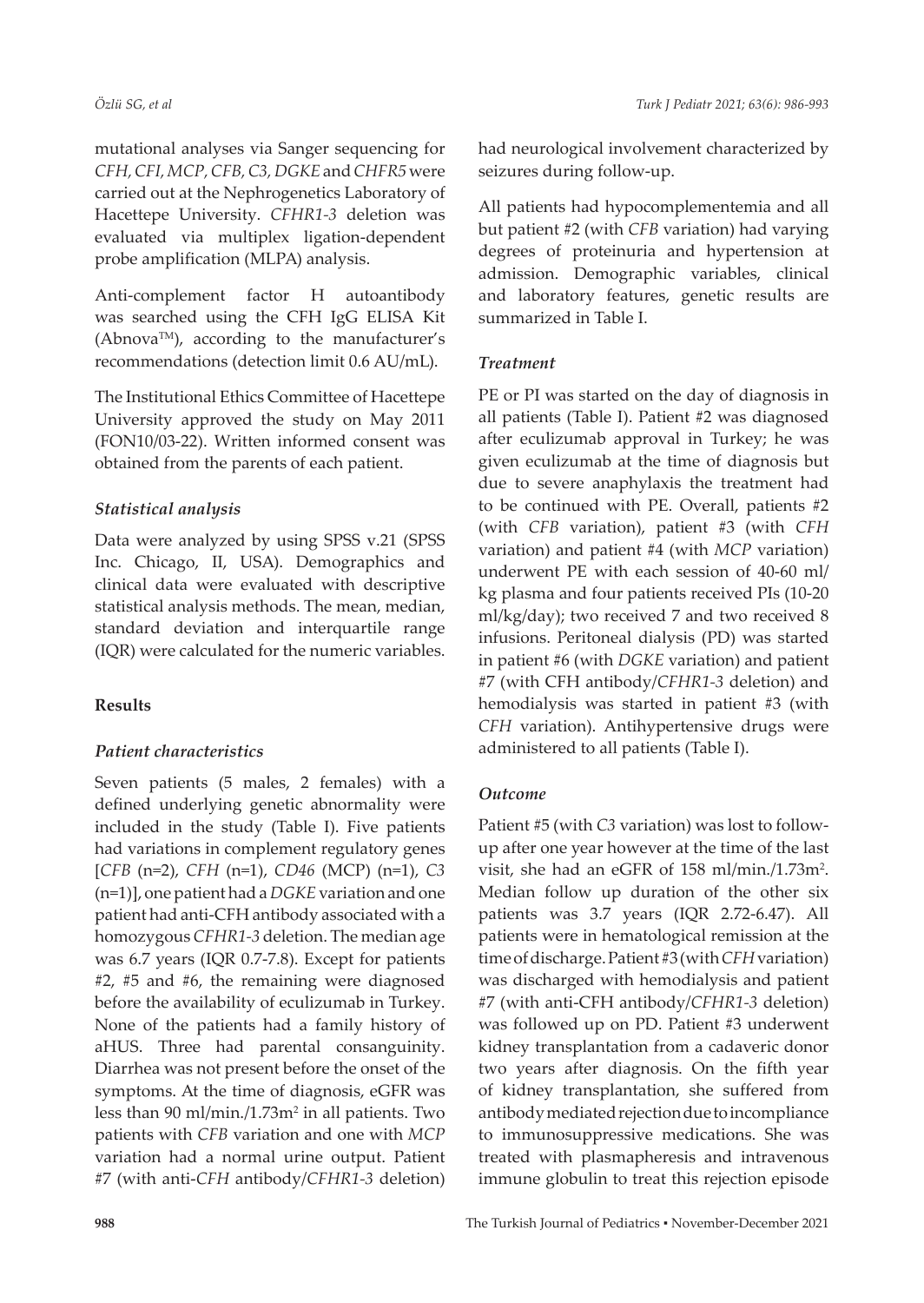| Table I. Clinical and laboratory features at presentation, genetic results, treatment and outcomes of the patients                                                                                                                                                                                                                                                                                           |                                       |                                 |                                    | Patients            |                                    |                                                   |                                |
|--------------------------------------------------------------------------------------------------------------------------------------------------------------------------------------------------------------------------------------------------------------------------------------------------------------------------------------------------------------------------------------------------------------|---------------------------------------|---------------------------------|------------------------------------|---------------------|------------------------------------|---------------------------------------------------|--------------------------------|
| Parameters                                                                                                                                                                                                                                                                                                                                                                                                   |                                       | $\sim$                          |                                    |                     | $\overline{5}$                     |                                                   |                                |
|                                                                                                                                                                                                                                                                                                                                                                                                              | <b>CFB</b>                            | CFB                             | <b>CFH</b>                         | <b>MCP</b>          |                                    | <b>DGKE</b>                                       | CFHR1-3 deletion               |
| Genetic abnormality                                                                                                                                                                                                                                                                                                                                                                                          | (Val42Ala;                            | (Asp133Asn;                     | (Asn1050Tyr;                       | (Glu179Gln;         | $C.1976-6C > T$                    | (p.Ser41Metfs*2;                                  | and antiCFH                    |
|                                                                                                                                                                                                                                                                                                                                                                                                              | Het.)                                 | Het.)                           | Het.)                              | Hom.)               | (splice site) (Het.)               | Hom.)                                             | antibody (Hom.)                |
| Age at diagnosis                                                                                                                                                                                                                                                                                                                                                                                             | $7\,\mathrm{mo}.$                     | 8 yrs. 5 mo.                    | 4 yrs. 8 mo.                       | 7 yrs. 4 mo.        | 4 yrs. 4 mo.                       | 5 mo.                                             | 4 yrs. 2 mo.                   |
| Gender                                                                                                                                                                                                                                                                                                                                                                                                       | $\geq$                                | $\geq$                          | $\mathbf{r}$                       | $\geq$              |                                    | $\geq$                                            | $\overline{\mathsf{z}}$        |
| Consanguinity                                                                                                                                                                                                                                                                                                                                                                                                | $\frac{1}{2}$                         | $\stackrel{\circ}{\simeq}$      | $\frac{1}{2}$                      | Yes                 | Yes                                | Yes                                               | $\frac{1}{2}$                  |
| Family history                                                                                                                                                                                                                                                                                                                                                                                               | $\frac{1}{2}$                         | $\stackrel{\circ}{\mathbf{Z}}$  | $\overline{a}$                     | $\frac{1}{2}$       | $\frac{1}{2}$                      | $\overline{\widetilde{z}}$                        | $\overline{S}$                 |
| Diarrhea at diagnosis                                                                                                                                                                                                                                                                                                                                                                                        | $\stackrel{\mathtt{o}}{\mathsf{z}}$   | $\stackrel{\circ}{\mathcal{Z}}$ | $\overline{S}$                     | $\frac{1}{2}$       | $\frac{1}{2}$                      | $\frac{1}{2}$                                     | $\frac{1}{2}$                  |
| URTI                                                                                                                                                                                                                                                                                                                                                                                                         | $\stackrel{\circ}{\phantom{}_{\sim}}$ | $\operatorname{\mathsf{Yes}}$   | $\frac{1}{2}$                      | $\frac{1}{2}$       | Yes                                | Yes                                               | $\frac{1}{2}$                  |
| Urine output                                                                                                                                                                                                                                                                                                                                                                                                 | Normal                                | Normal                          | Oliguria                           | Normal              | Oliguria<br>36.5                   | Oliguria<br>31.5                                  | Oliguria                       |
| eGFR $(m/mm, 7.73 m2)$                                                                                                                                                                                                                                                                                                                                                                                       | 54                                    | 59                              | 5.9                                | 69.3                |                                    |                                                   | 21                             |
| Hemoglobin (g/dl)                                                                                                                                                                                                                                                                                                                                                                                            | 8.7                                   | 8.2                             | 8.3                                | 7.3                 | 6.9                                | 6.6                                               | 8.8                            |
| Platelets (/mm <sup>3</sup> )                                                                                                                                                                                                                                                                                                                                                                                | 85,000                                | 43,000                          | 79,000                             | 51,000              | 46,000                             | 96,000                                            | 60,000                         |
| LDH (U/L) (N<450 U/L)                                                                                                                                                                                                                                                                                                                                                                                        | 1,230                                 | 1,575                           | 1,103                              | 2,159               | 3,334                              | 2,728                                             | 5,260                          |
| Hypocomplementemia*                                                                                                                                                                                                                                                                                                                                                                                          | Yes                                   | Yes                             | Yes                                | Yes                 | Yes                                | Yes                                               | Yes                            |
| Proteinuria                                                                                                                                                                                                                                                                                                                                                                                                  |                                       | $\stackrel{\circ}{\mathsf{Z}}$  | Yes                                | Yes                 | Yes                                | Yes                                               | Yes                            |
| Plasma exchange                                                                                                                                                                                                                                                                                                                                                                                              | $\frac{1}{2}$                         | (3 sessions)<br>Yes             | (6 sessions)<br>Yes                | (3 sessions)<br>Yes | $\frac{1}{2}$                      | $\frac{1}{2}$                                     | $\frac{1}{2}$                  |
| Plasma infusion (10 ml/kg)                                                                                                                                                                                                                                                                                                                                                                                   | (8 times)<br>Yes                      | $\frac{1}{2}$                   | $\frac{1}{2}$                      | $\frac{1}{2}$       | (7 times)<br>Yes                   | $(8 \times)$<br>Yes                               | $(7 \; \mathrm{times})$<br>Yes |
| Dialysis                                                                                                                                                                                                                                                                                                                                                                                                     | $\frac{1}{2}$                         | $\frac{1}{2}$                   | Yes (HD)                           | $\frac{1}{2}$       | $\frac{1}{2}$                      | $\mathsf{Yes}\left(\mathsf{PD}\right)$            | Yes (PD)                       |
| Duration of follow up                                                                                                                                                                                                                                                                                                                                                                                        | 10 yrs.7 mo.                          | 4 yrs. 2 mo.                    | 5 yrs.,2 mo.                       | 3 yrs. 4 mo.        | (lost to follow-up)<br>1 yr. 7 mo. | 7 mo.                                             | 4 yrs. 2 mo.                   |
| eGFR at last visit<br>(m1/min. / 1.73 m <sup>2</sup> )                                                                                                                                                                                                                                                                                                                                                       | 150                                   | 124                             | 177                                | 140                 | 158                                | $\infty$                                          | 124                            |
| Hypertension at last visit<br>(current treatment)                                                                                                                                                                                                                                                                                                                                                            | (perindopril)<br>Yes                  | (enalapril)<br>Yes              | (propranolol,<br>enalapril)<br>Yes | $\frac{1}{2}$       | $\frac{1}{2}$                      | (propranolol,<br>amlodipine,<br>enalapril)<br>Yes | Yes (enalapril)                |
| Proteinuria at last visit                                                                                                                                                                                                                                                                                                                                                                                    | $\frac{1}{2}$                         | Trace                           | $Yes(1+)$                          | $\frac{1}{2}$       | $\frac{1}{2}$                      | $Yes(3+)$                                         | $\frac{1}{2}$                  |
| RRT at last visit                                                                                                                                                                                                                                                                                                                                                                                            | $\frac{1}{2}$                         | $\frac{1}{2}$                   | Transplantation                    | $\frac{1}{2}$       | $\frac{1}{2}$                      | $\frac{1}{2}$                                     | Transplantation                |
| filtration rate, HD: hemodialysis, Het: heterozygous, Hom: homozygous, LDH: lactate dehydrogenase, MCP: membrane cofactor protein, PD: peritoneal dialysis, RRT: renal<br>C3: complement C3, CFB: complement factor B, CFH: complement factor H, CFHR1-3: CFH-related 1-3, DGKE: diacyl-glycerol kinase-epsilon, eGFR: estimated glomerular<br>replacement therapy, URTI: upper respiratory tract infection. |                                       |                                 |                                    |                     |                                    |                                                   |                                |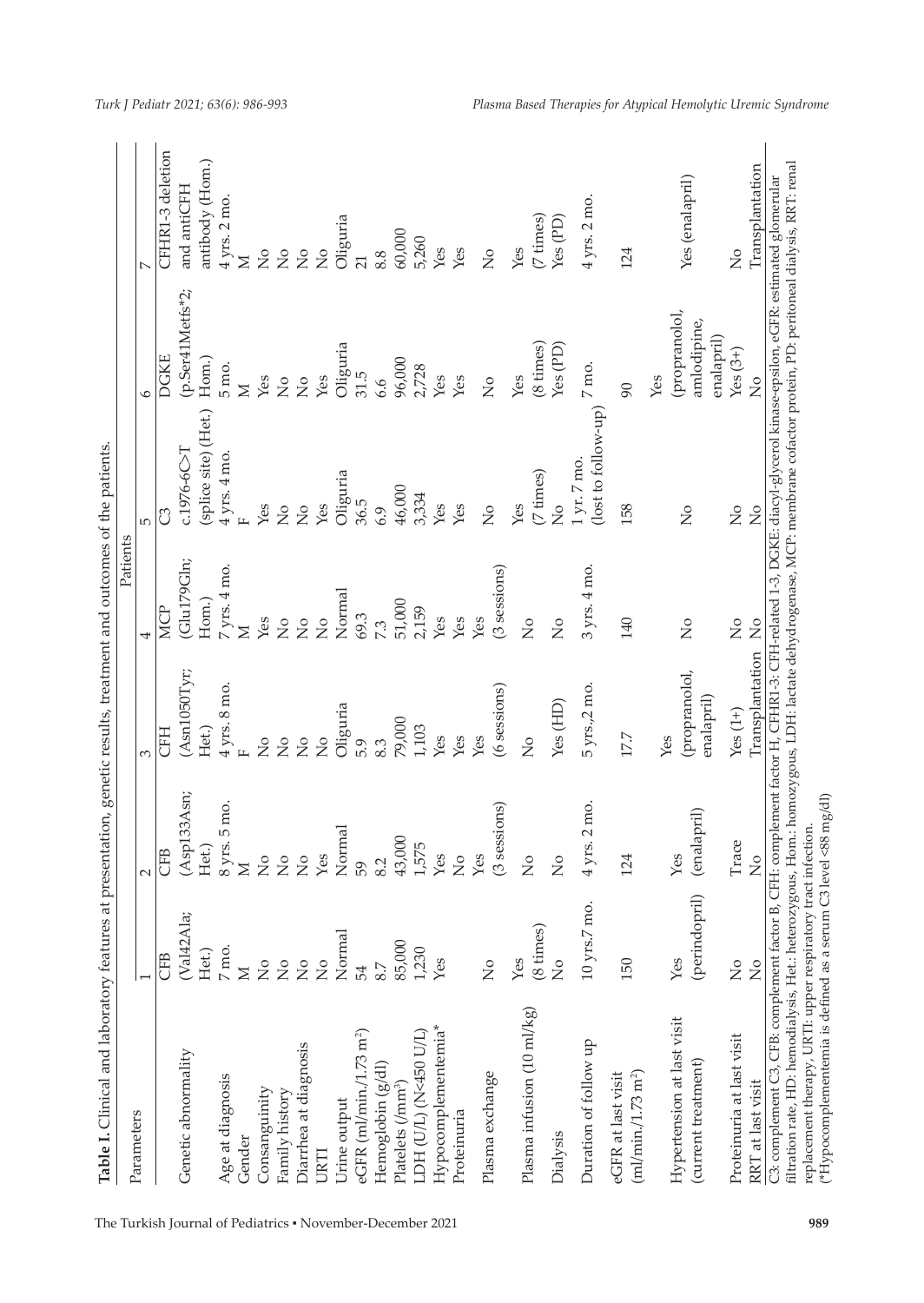and then was followed up with conservative therapies for CKD. Patient #7 (with anti-CFH antibody and *CFHR1-3* deletion) underwent kidney transplantation seven years after diagnosis and he is in remission for two years. All but patient #3 had an eGFR > 90 ml/ min./1.73 m². All but patients  $\#$  4 and  $\#$ 5 (with *MCP* and *C3* variation, respectively) received antihypertensive treatment. Proteinuria was detected in patients # 2, 3 and 6 (with *CFB, CFH* and *DGKE* variation, respectively). All patients were in hematological remission and never experienced aHUS episode again during the follow-up duration. Outcome of the patients are summarized in Table I.

#### **Discussion**

Plasma based therapies had been used for aHUS for approximately 40 years and their efficacies were demonstrated in thrombotic thrombocytopenic purpura.12 Recently, it has been suggested that response to PT was in part related to the genetic background of the patient and the most favorable response to PT were reported in patients with anti-CFH antibody and *MCP* mutations both in short term and long term.13,14 Although short term results were acceptable in patients with *CFH* variations, the risk of end stage renal disease (ESRD) or death was reported as 70-80% at the end of one year.14 Patients with *CFB* and *CFI* variations were reported to be poor responders in these studies.<sup>13,14</sup> After the introduction of complement blocking therapies, there was a sudden change in management that had been in use for 40 years.15,16 Complement blocking therapies are effective but also do bring significant risks that could be life-threatening including severe infections and allergic reactions. In addition, these drugs remain one of the most expensive drugs world-wide and there is no certain knowledge about how long they should be administered. There are still difficulties to reach these drugs or reimbursement in the healthcare systems in some countries. Therefore, alternative approaches are certainly needed and research on these approaches should be

encouraged. This would open a new avenue into individualized treatment in patients with aHUS. In this context, we aimed to evaluate the outcome of seven patients diagnosed with aHUS who had been treated with plasma therapy alone in the present study.

In our study, one patient with *CFHR1-3* deletion/ anti CFH antibody and one with *CFH* variation developed ESRD. Both of them were diagnosed with aHUS before eculizumab was approved in Turkey. The patient with *CFHR1-3* deletion/ anti-CFH antibody was diagnosed with ESRD soon after the diagnosis and was followed up on PD, underwent kidney transplantation seven years after the first admission. Previous reports have suggested a favorable outcome with a 75% remission rate in patients with CFH antibodies who were treated with PT and additional immunosuppression.<sup>13,14</sup> Recently, it has been reported that outcomes for patients with anti-CFH antibodies were marginally inferior to those without antibodies.<sup>17</sup> Gurjar et al.<sup>18</sup> have reported that some patients with *CFHR1-3* deletion do not have anti-CFH antibodies which led them to suggest that homozygous *CFHR1-3* deletion may also contribute to aHUS antibodyindependent mechanisms. Our patient had a worse clinical course than expected which led us to speculate that the co-existence of CFHR1/3 deletion and anti-CFH antibody might have had an additional negative effect on the outcome of the disease. As to the patient with *CFH* variation with poor prognosis she never responded to PE and soon after the disease onset she developed ESRD and underwent kidney transplantation two years after diagnosis. Although PEs have been reported to be effective even in patients with severe renal impairment, the overall prognosis of *CFH* variations is not favorable.18-20 Davin et al.<sup>21</sup> reported that progression to ESRD was associated with an elevated plasma creatinine level at presentation. In our patient with *CFH* variation, unfavorable prognosis despite duly and intensive PEs could be related to significantly impaired renal functions at admission. Therefore, we think that in both of these patients, complement blocking therapy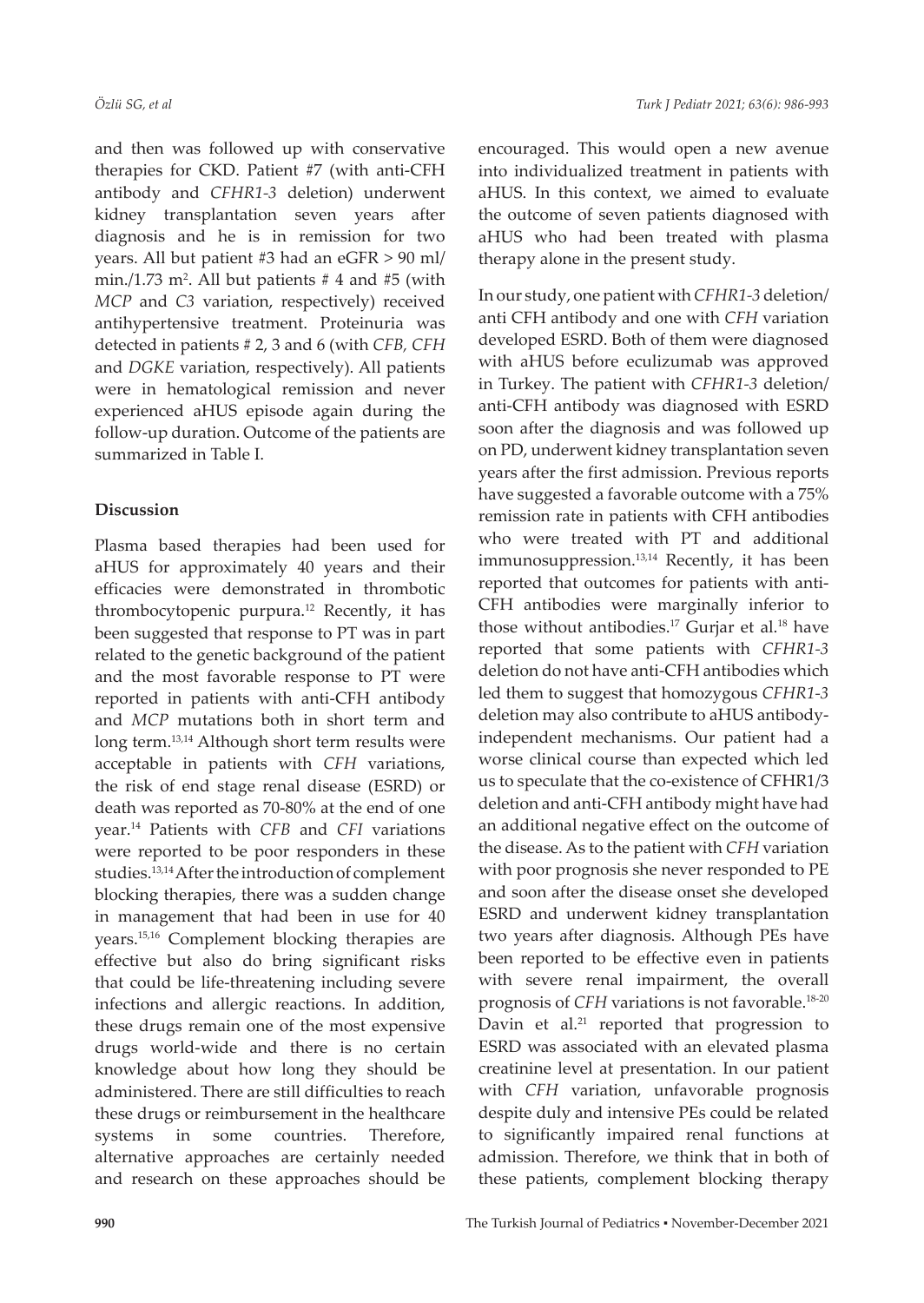*Plasma Based Therapies for Atypical Hemolytic Uremic Syndrome*

(i.e. eculizumab) would also have been ineffective due to very low GFR at presentation even if we had had an opportunity to use it. This observation would confirm once again the fact that sustained low GFR at presentation should be considered a poor long-term prognostic factor in patients with aHUS.

It has been reported that DGKE-HUS patients present with a slowly progressing proteinuric nephropathy and 80% of the patients did not have ESRD at the end of 10 years.<sup>22</sup> In that study, 29 out of 35 aHUS patients were treated with immunosuppression, eculizumab, or PTs at any time of disease course. Sixteen patients were treated with PT and acute improvement was attributed to this management in 10 of them. The authors suggested that the link between DGKE deficiency and the complement cascade was not yet clearly described so therapies targeting complement cascade might not be of benefit.22 As reported in most of the patients with DGKE-HUS in the literature, our patient with *DGKE* variation was diagnosed in the first year of his life.4,22,23 At the time of diagnosis, he had oliguria, hypertension and massive proteinuria. He received PIs and underwent PD for 15 days. At his last follow up visit, 7 months after diagnosis he was hypertensive and had 3+ proteinuria and a eGFR of 90 ml/min./1.73 m².

*CFB* variations account for 1-4 % of aHUS cases and have been reported to have a poor prognosis.14 In contrast to this report, two patients with *CFB* variation in our study had favorable outcomes. One of them (patient #2) was diagnosed after eculizumab approval in Turkey so he was given eculizumab. Because of severe anaphylaxis that developed during the first infusion, we had to switch treatment to PE. The other patient with *CFB* variation (patient #1) received only PIs. Both patients had favorable long-term outcomes. Given the fact that *CFB* variation is a rare cause of aHUS, a clear genotype-phenotype correlation is not possible however it is also plausible that there might be additional modifying factors that would affect the prognosis in CFB-related aHUS.

*C3* pathogenic variations that lead to aHUS are also rare and the prognosis in this group is poor with a reported rate of 60 % for ESRD or death at the end of 1 year. $14,24}$  In a recent report from Japan, the authors reported that *C3* variations were the most frequent genetic abnormality with a rate of 31 % in their cohort. They also reported a remission rate of 92% on the last follow up visit in these patients.<sup>25</sup> In line with these findings, our patient with *C3* variation also exhibited a favorable outcome with complete remission through PT alone.

*MCP* variations are related to a good prognosis despite frequent relapses.13,14,26-28 Our patient was treated with three sessions of PEs, he was discharged with renal and hematological remission and he was in complete remission at the last visit. Interestingly, Caprioli et al.26 have reported a remission rate of 91% in those patients with *MCP* variations who were treated by plasma and 100% who were not and they have concluded that this could be attributed to the fact of MCP, which is a membrane-bound protein. We think that management should be individualized in patients with *MCP* variations given the fact that some patients may manifest extensive microvascular thrombosis and severe hypertension and numerous cases would benefit from PTs.

In 2012, soon after approval by FDA, eculizumab was also available in Turkey. It is a promising life-long therapy for aHUS and the 2016 consensus report suggests that firstline and early treatment is effective and safe in children with aHUS for renal recovery.2 However, debates still exist for its lifelong administration. It is one of the most expensive drugs in the world; yearly treatment cost per adult patient based on the dosing regimen of administration is reported to be  $\epsilon$ 327.600.<sup>29</sup> There is no published data regarding its cost in children however as of today its yearly cost for a 30kg patient has been estimated as €323.000 in Turkey. Moreover, the risk of development of severe meningococcal infection, possibility of immune mediated drug reactions and severe anaphylaxis as developed in one of our patients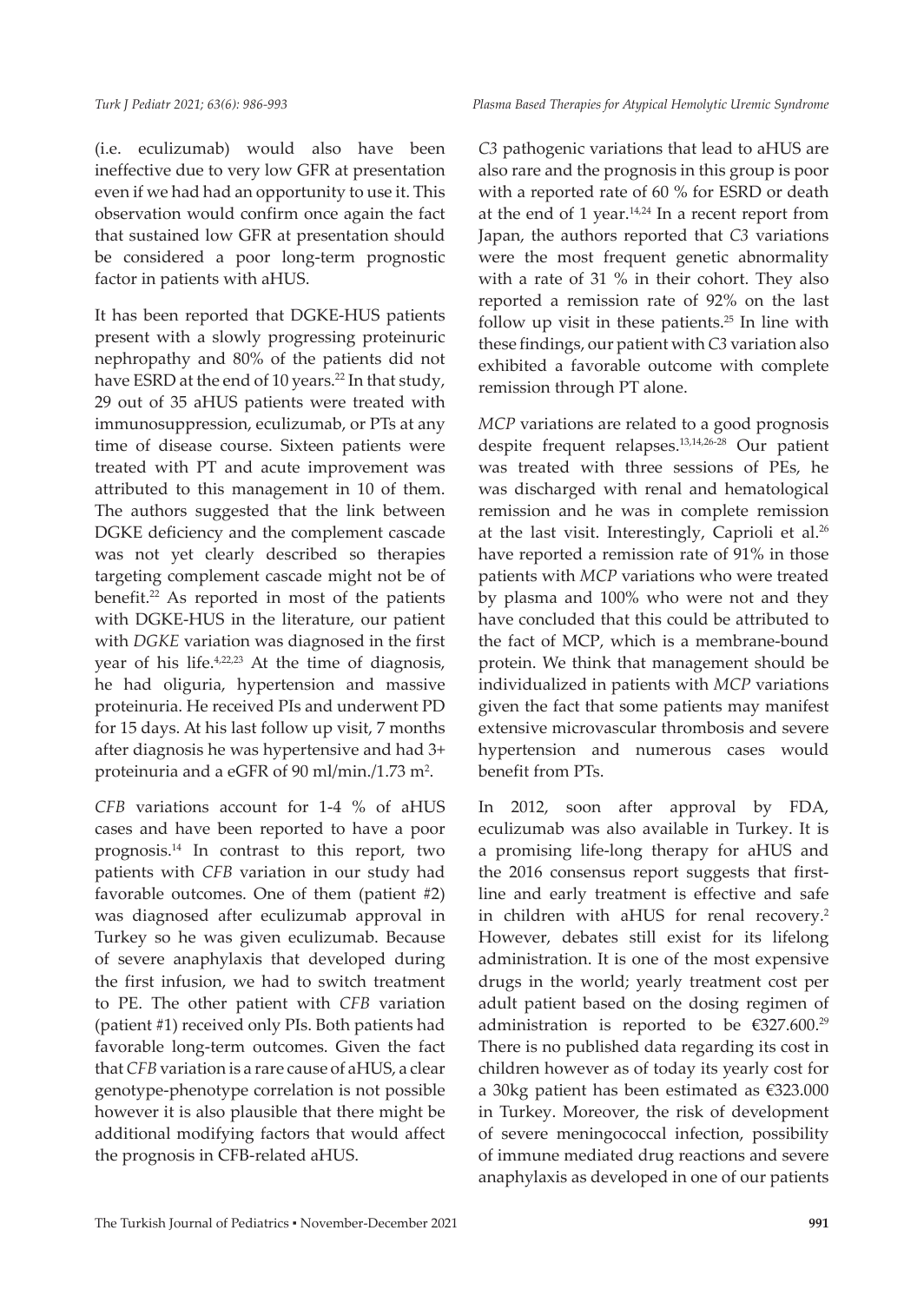cannot be underestimated.<sup>30,31</sup> Therefore, the efficacy of alternative approaches in aHUS associated with specific complement variations should be explored. In this aspect, our study is of importance in terms of revisiting ancient and ancillary treatment options.

In conclusion, short- and long-term management of patients with aHUS should be tailored individually considering the patient's clinical course, underlying genetic abnormality and current conditions of healthcare systems of countries. We also believe that in countries where eculizumab is difficult to attain or resources are limited; PTs should still be a reasonable alternative in aHUS patients. Although this is a small-sized study, our results indicate that in selected cases plasma based therapies should still be kept in mind for the management of aHUS and more research on the efficacy of these approaches should be promoted.

#### **Author contribution**

Study conception and design: OS, FÖ; data collection: SGÖ, AD, GP, BÇA, ÖA, EÇ, ZBÖ, EBÖ, MT; analysis and interpretation of the results: FÖ, BG, SGÖ, ZBÖ, EA; draft manuscript preparation: SGÖ, BG; critically revision of the manuscript: FÖ, OS, RT. All authors reviewed the results and approved the final version of the manuscript.

## **Ethical approval**

The Institutional Ethics committee of Hacettepe University approved the study on May 2011 (FON10/03-22).

## **Source of funding**

This study was supported by the Hacettepe University Scientific Research and Development Office (Grant. No: 010A101009).

## **Conflict of interest**

The authors declare no conflict of interest.

#### **REFERENCES**

- 1. Ruggenenti P, Noris M, Remuzzi G. Thrombotic microangiopathy, hemolytic uremic syndrome, and thrombotic thrombocytopenic purpura. Kidney Int 2001; 60: 831-846. [https://doi.org/10.1046/j.1523-](https://doi.org/10.1046/j.1523-1755.2001.060003831.x) [1755.2001.060003831.x](https://doi.org/10.1046/j.1523-1755.2001.060003831.x)
- 2. Loirat C, Fakhouri F, Ariceta G, et al; HUS International. An international consensus approach to the management of atypical hemolytic uremic syndrome in children. Pediatr Nephrol 2016; 31: 15- 39.<https://doi.org/10.1007/s00467-015-3076-8>
- 3. Kavanagh D, Goodship TH, Richards A. Atypical hemolytic uremic syndrome. Semin Nephrol 2013; 33:508-530. [https://doi.org/10.1016/j.](https://doi.org/10.1016/j.semnephrol.2013.08.003) [semnephrol.2013.08.003](https://doi.org/10.1016/j.semnephrol.2013.08.003)
- 4. Ozaltin F, Li B, Rauhauser A, et al. DGKE variants cause a glomerular microangiopathy that mimics membranoproliferative GN. J Am Soc Nephrol 2013; 24: 377-384. <https://doi.org/10.1681/ASN.2012090903>
- 5. Bu F, Maga T, Meyer NC, et al. Comprehensive genetic analysis of complement and coagulation genes in atypical hemolytic uremic syndrome. J Am Soc Nephrol 2014; 25: 55-64. [https://doi.org/10.1681/](https://doi.org/10.1681/ASN.2013050453) [ASN.2013050453](https://doi.org/10.1681/ASN.2013050453)
- 6. Ariceta G, Besbas N, Johnson S, et al; European Paediatric Study Group for HUS. Guideline for the investigation and initial therapy of diarrheanegative hemolytic uremic syndrome. Pediatr Nephrol 2009; 24: 687-696. [https://doi.org/10.1007/](https://doi.org/10.1007/s00467-008-0964-1) [s00467-008-0964-1](https://doi.org/10.1007/s00467-008-0964-1)
- 7. Loirat C, Garnier A, Sellier-Leclerc AL, Kwon T. Plasmatherapy in atypical hemolytic uremic syndrome. Semin Thromb Hemost 2010; 36: 673-681. <https://doi.org/10.1055/s-0030-1262890>
- 8. Besbas N, Gulhan B, Soylemezoglu O, et al. Turkish pediatric atypical hemolytic uremic syndrome registry: initial analysis of 146 patients. BMC Nephrol 2017; 18: 6. [https://doi.org/10.1186/s12882-](https://doi.org/10.1186/s12882-016-0420-6) [016-0420-6](https://doi.org/10.1186/s12882-016-0420-6)
- 9. Schwartz GJ, Muñoz A, Schneider MF, et al. New equations to estimate GFR in children with CKD. J Am Soc Nephrol 2009; 20: 629-637. [https://doi.](https://doi.org/10.1681/ASN.2008030287) [org/10.1681/ASN.2008030287](https://doi.org/10.1681/ASN.2008030287)
- 10. Hogg RJ, Portman RJ, Milliner D, Lemley KV, Eddy A, Ingelfinger J. Evaluation and management of proteinuria and nephrotic syndrome in children: recommendations from a pediatric nephrology panel established at the National Kidney Foundation conference on proteinuria, albuminuria, risk, assessment, detection, and elimination (PARADE). Pediatrics 2000; 105: 1242-1249. [https://doi.](https://doi.org/10.1542/peds.105.6.1242) [org/10.1542/peds.105.6.1242](https://doi.org/10.1542/peds.105.6.1242)